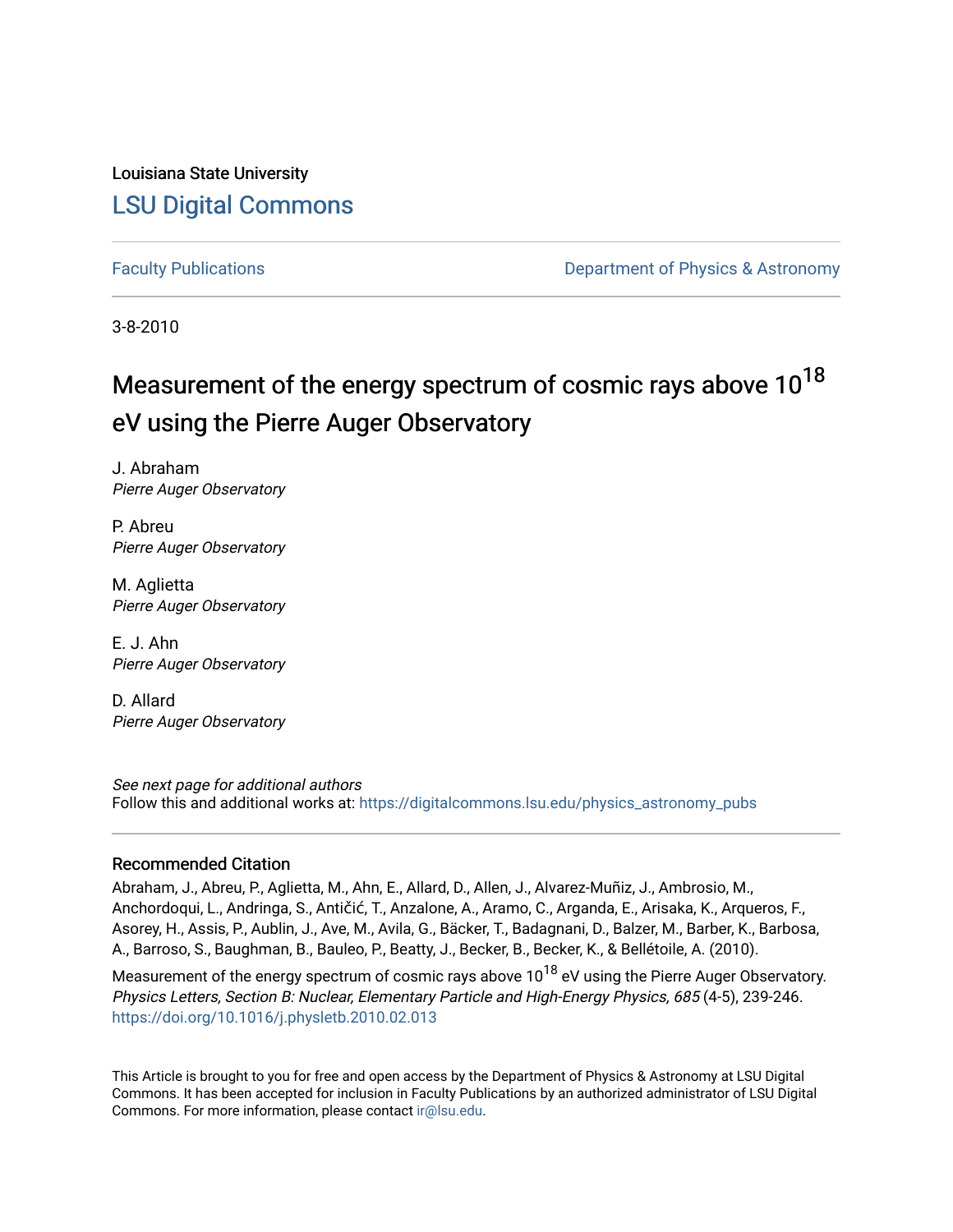## Authors

J. Abraham, P. Abreu, M. Aglietta, E. J. Ahn, D. Allard, J. Allen, J. Alvarez-Muñiz, M. Ambrosio, L. Anchordoqui, S. Andringa, T. Antičić, A. Anzalone, C. Aramo, E. Arganda, K. Arisaka, F. Arqueros, H. Asorey, P. Assis, J. Aublin, M. Ave, G. Avila, T. Bäcker, D. Badagnani, M. Balzer, K. B. Barber, A. F. Barbosa, S. L.C. Barroso, B. Baughman, P. Bauleo, J. J. Beatty, B. R. Becker, K. H. Becker, and A. Bellétoile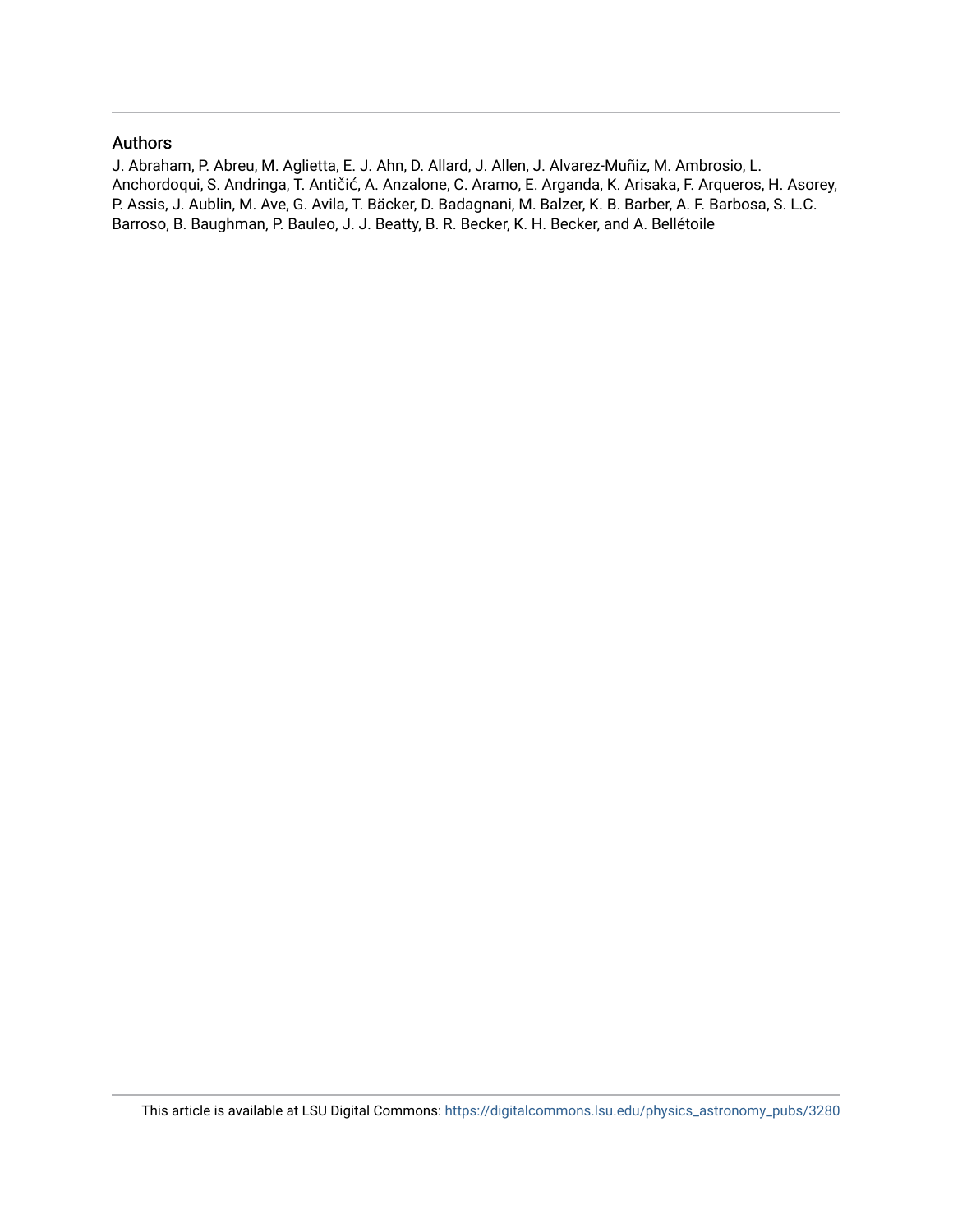

Contents lists available at [ScienceDirect](http://www.ScienceDirect.com/)

Physics Letters B

[www.elsevier.com/locate/physletb](http://www.elsevier.com/locate/physletb)

# Measurement of the energy spectrum of cosmic rays above  $10^{18}$  eV using the Pierre Auger Observatory

Pierre Auger Coll[a](#page-3-0)boration<sup>a</sup>

J. Abraham [h,](#page-3-0) P. Abreu [bl,](#page-4-0) M. Aglietta [ay,](#page-4-0) E.J. Ahn <sup>ca</sup>, D. Allard [aa,](#page-4-0) J. Allen <sup>cd</sup>, J. Alvarez-Muñiz [bs,](#page-4-0) M. Ambrosio [ar,](#page-4-0) L. Anchordoqui <sup>co</sup>, S. Andringa <sup>bl</sup>, T. Antičić<sup>v</sup>, A. Anzalone <sup>ax</sup>, C. Aramo ar, E. Arganda <sup>bp</sup>, K. Arisaka <sup>ci</sup>, F. Arqueros <sup>bp</sup>, H. Asorey <sup>b</sup>, P. Assis <sup>bl</sup>, J. Aublin <sup>ac</sup>, M. Ave <sup>[ag](#page-4-0),c[j](#page-3-0)</sup>, G. Avila <sup>j</sup>, T. Bäcker <sup>am</sup>, D. Badagnani <sup>[f](#page-3-0)</sup>, M. Ba[l](#page-3-0)ze[r](#page-3-0) <sup>ah</sup>, K.B. Barber <sup>k</sup>, A.F. Barbosa <sup>l</sup>, S.L.C. Barroso <sup>r</sup>, B. Baughman <sup>cf</sup>, P. Bauleo <sup>by</sup>, J.J. Beatty <sup>cf</sup>, B.R. Becker <sup>cm</sup>, K.H. Becker <sup>af</sup>, A. Bellétoile <sup>ad</sup>, J.A. Bellido <sup>k</sup>, S. BenZvi <sup>cn</sup>, C. Berat <sup>ad</sup>, T. Bergmann <sup>ah</sup>, X. Bertou <sup>b</sup>, P.L. Biermann <sup>aj</sup>, P. Billoir <sup>ac</sup>, O. Blanch-Bigas <sup>ac</sup>, F. Blanco <sup>bp</sup>, M. Blanco <sup>bq</sup>, C. Bleve <sup>aq</sup>, H. Blümer <sup>[ai](#page-4-0), ag</sup>, M. Boháčová <sup>[cj](#page-4-0),x</sup>, D. Boncioli [as,](#page-4-0) C. Bonifazi <s[u](#page-3-0)p>u, ac</sup>, R. Bonino <sup>ay</sup>, N. Borodai <sup>bj</sup>, J. Brack <sup>by</sup>, P. Brogueira <sup>bl</sup>, W.C. Brown <sup>bz</sup>, R. Bruijn <sup>bu</sup>, P. Buchholz <sup>am</sup>, A. Bueno <sup>br</sup>, R.E. Burton <sup>bw</sup>, N.G. Busca <sup>aa</sup>, K.S. Caballero-Mora <sup>ai</sup>, L. Caramete <sup>aj</sup>, R. Caruso <sup>at</sup>, A. Castellina <sup>ay</sup>, O. Catalano [ax,](#page-4-0) G. Cataldi <sup>aq</sup>, L. Cazon <sup>[bl](#page-4-0), cj</sup>, R. Cester <sup>au</sup>, J. Chauvin <sup>ad</sup>, A. Chiavassa <sup>ay</sup>, J.A. Chinellato <sup>p</sup>, A. Chou <sup>[ca](#page-4-0),cd</sup>, J. Chudoba <sup>x</sup>, R.W. Clay <sup>k</sup>, E. Colombo <sup>c</sup>, M.R. Colucc[i](#page-3-0)a <sup>aq</sup>, R. Conceição <sup>bl</sup>, F. Contreras <sup>i</sup>, H. Cook [bu,](#page-4-0) M.J. Cooper [k,](#page-3-0) J. Coppens [bf](#page-4-0)*,*[bh,](#page-4-0) A. Cordier [ab,](#page-4-0) U. Cotti [bd,](#page-4-0) S. Coutu [cg,](#page-4-0) C.E. Covault [bw,](#page-4-0) A. Creusot <sup>bn</sup>, A. Criss <sup>cg</sup>, J. Cronin <sup>cj</sup>, A. Curutiu <sup>aj</sup>, S. Dagoret-Campagne <sup>ab</sup>, R. Dallier <sup>ae</sup>, K. Daumiller <sup>ag</sup>, B.R. Dawson <sup>k</sup>, R.M. de Almeida <sup>p</sup>, M. De Domenico <sup>at</sup>, C. De Donato <sup>[be](#page-4-0), ap</sup>, S.J. de Jong <sup>bf</sup>, G. De La Vega <sup>h</sup>, W.J.M. de Mello Junior <sup>p</sup>, J.R.T. de Mello Neto <sup>u</sup>, I. De Mitri <sup>aq</sup>, V. de Souza <sup>n</sup>, K.D. de Vries <sup>bg</sup>, G. Decerprit [aa,](#page-4-0) L. del Peral <sup>bq</sup>, O. Deligny<sup> z</sup>, A. Della Selva [ar,](#page-4-0) C. Delle Fratte [as,](#page-4-0) H. Dembinski [ak,](#page-4-0) C. Di Giulio [as,](#page-4-0) J.C. Diaz [cc,](#page-4-0) M.L. Díaz Castro [m,](#page-3-0) P.N. Diep [cp,](#page-4-0) C. Dobrigkeit [p,](#page-3-0) J.C. D'Olivo [be,](#page-4-0) P.N. Dong [cp](#page-4-0)*,*[z,](#page-3-0) A. Dorofeev <sup>by</sup>, J.C. dos Anjos <sup>[l](#page-3-0)</sup>, M.T. Dova <sup>[f](#page-3-0)</sup>, D. D'Urso <sup>ar</sup>, I. Dutan <sup>aj</sup>, M.A. DuVernois <sup>ck</sup>, J. Ebr <sup>x</sup>, R. Engel <sup>ag</sup>, M. Erdmann <sup>ak</sup>, C.O. Escobar <sup>p</sup>, A. Etchegoyen <sup>c</sup>, P. Facal San Luis <sup>[cj](#page-4-0),bs</sup>, H. Falcke <sup>[bf](#page-4-0),bi</sup>, G. Farrar <sup>cd</sup>, A.C. Fauth <sup>p</sup>, N. Fazzini <sup>ca</sup>, A. Ferrero <sup>c</sup>, B. Fick <sup>cc</sup>, A. Filevich <sup>c</sup>, A. Filipčič <sup>[bm](#page-4-0),bn</sup>, I. Fleck <sup>am</sup>, S. Fliescher <sup>ak</sup>, C.E. Fracchiolla [by,](#page-4-0) E.D. Fraenkel [bg,](#page-4-0) U. Fröhlich [am,](#page-4-0) W. Fulgione [ay,](#page-4-0) R.F. Gamarra <sup>c</sup>, S. Gambetta [an,](#page-4-0) B. García <sup>h</sup>, D. García Gámez <sup>br</sup>, D. Garcia-Pinto <sup>bp</sup>, X. Garrido <sup>[ag](#page-4-0), ab</sup>, G. Gelmini <sup>ci</sup>, H. Gemmeke <sup>ah</sup>, P.L. Ghia <sup>[z](#page-3-0),ay</sup>, U. Giaccari <sup>aq</sup>, M. Giller <sup>bk</sup>, H. Glass <sup>ca</sup>, L.M. Goggin <sup>co</sup>, M.S. Gold <sup>cm</sup>, G. Golup <sup>b</sup>, F. Gomez Albarracin <sup>[f](#page-3-0)</sup>, M. Gómez Berisso <sup>b</sup>, P. Gonçalves <sup>bl</sup>, D. Gonzalez <sup>ai</sup>, J.G. Gonzalez <sup>br,cb</sup>, D. Góra <sup>[ai,](#page-4-0)bj</sup>, A. Gorgi <sup>ay</sup>, P. Gouffon <sup>o</sup>, S.R. Gozzini <sup>bu</sup>, E. Grashorn <sup>cf</sup>, S. Grebe <sup>bf</sup>, M. Grigat <sup>ak</sup>, A.F. Grillo <sup>az</sup>, Y. Guardincerri <sup>e</sup>, F. Guarino <sup>ar</sup>, G.P. Guedes <sup>q</sup>, J.D. Hague <sup>cm</sup>, V. Halenka <sup>y</sup>, P. Hansen <sup>[f](#page-3-0)</sup>, D. Harari <sup>b</sup>, S. Harmsma <sup>[bg](#page-4-0), bh</sup>, J.L. Harton <sup>by</sup>, A. Haungs <sup>ag</sup>, T. Hebbeker <sup>ak</sup>, D. Heck <sup>ag</sup>, A.E. Herve <sup>k</sup>, C. Hojvat <sup>ca</sup>, V.C. Holmes <sup>k</sup>, P. Homola <sup>bj</sup>, J.R. Hörandel <sup>bf</sup>, A. Horneffer <sup>bf</sup>, M. Hrabovský <sup>[y](#page-3-0),x</sup>, T. Huege <sup>ag</sup>, M. Hussain <sup>bn</sup>, M. Iarlori <sup>ao</sup>, A. Insolia <sup>at</sup>, F. Ionita <sup>cj</sup>, A. Italiano <sup>at</sup>, S. Jiraskova <sup>bf</sup>, K. Kadija <sup>v</sup>, M. Kaducak <sup>ca</sup>, K.H. Kampert [af,](#page-4-0) T. Karova <sup>x</sup>, P. Kasper <sup>ca</sup>, B. Kégl <sup>ab</sup>, B. Keilhauer <sup>ag</sup>, A. Keivani <sup>cb</sup>, J. Kelley <sup>bf</sup>, E. Kemp <sup>p</sup>, R.M. Kieckhafer <sup>cc</sup>, H.O. Klages <sup>ag</sup>, M. Kleifges <sup>ah</sup>, J. Kleinfeller <sup>ag</sup>, R. Knapik <sup>by</sup>, J. Knapp <sup>bu</sup>, D.-H. Koang <sup>ad</sup>, A. Krieger <sup>c</sup>, O. Krömer <sup>ah</sup>, D. Kruppke-Hansen <sup>af</sup>, F. Kuehn <sup>ca</sup>, D. Kuempel <sup>af</sup>, K. Kulbartz <sup>al</sup>, N. Kunka <sup>ah</sup>, A. Kusenko <sup>ci</sup>, G. La Rosa <sup>ax</sup>, C. Lachaud <sup>aa</sup>, B.L. Lago <sup>u</sup>, P. Lau[t](#page-3-0)ridou <sup>ae</sup>, M.S.A.B. Leão <sup>t</sup>, D. Lebrun <sup>ad</sup>, P. Lebrun <sup>ca</sup>, J. Lee <sup>ci</sup>, M.A. Leigui de Oliveira <sup>[t](#page-3-0)</sup>, A. Lemiere <sup>z</sup>, A. Letessier-Selvon <sup>ac</sup>, I. Lhenry-Yvon <sup>z</sup>, R. López <sup>bb</sup>, A. Lopez Agüera <sup>bs</sup>, K. Louedec <sup>ab</sup>, J. Lozano Bahilo <sup>br</sup>, A. Lucero <sup>ay</sup>, M. Ludwig <sup>ai</sup>, H. Lyberis <sup>z</sup>, M.C. M[ac](#page-4-0)carone <sup>ax</sup>, C. Macolino <sup>ac, ao</sup>, S. Maldera <sup>ay</sup>, D. Mandat <sup>x</sup>, P. Mantsch <sup>ca</sup>, A.G. Mariazzi <sup>[f](#page-3-0)</sup>,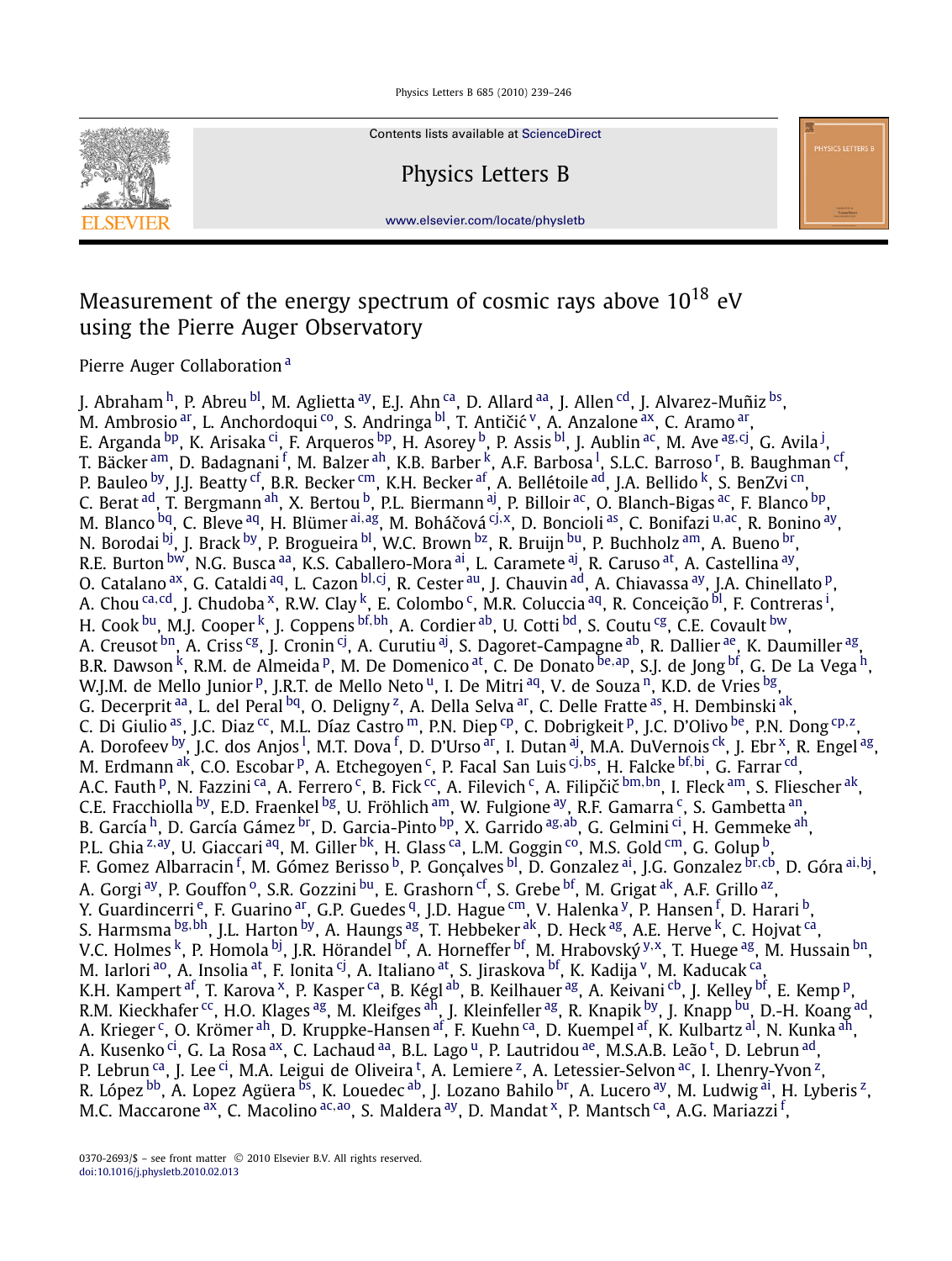<span id="page-3-0"></span>V. Marin [ae,](#page-4-0) I.C. Maris [ac](#page-4-0),[ai,](#page-4-0) H.R. Marquez Falcon [bd,](#page-4-0) G. Marsella [av](#page-4-0), D. Martello [aq,](#page-4-0) O. Martínez Bravo [bb,](#page-4-0) H.J. Mathes [ag,](#page-4-0) J. Matthews [cb](#page-4-0)*,*[ch,](#page-4-0) J.A.J. Matthews [cm,](#page-4-0) G. Matthiae [as,](#page-4-0) D. Maurizio [au,](#page-4-0) P.O. Mazur [ca,](#page-4-0) M. McEwen <sup>bq</sup>, G. Medina-Tanco <sup>be</sup>, M. Melissas <sup>ai</sup>, D. Melo <sup>au</sup>, E. Menichetti <sup>au</sup>, A. Menshikov <sup>ah</sup>, C. Meurer [ak,](#page-4-0) S. Mičanović<sup>v</sup>, M.I. Micheletti<sup>c</sup>, W. Miller [cm,](#page-4-0) L. Miramonti [ap,](#page-4-0) S. Mollerach b, M. Monasor [cj](#page-4-0),[bp,](#page-4-0) D. Monnier Ragaigne <sup>ab</sup>, F. Montanet <sup>ad</sup>, B. Morales <sup>be</sup>, C. Morello <sup>[ay](#page-4-0)</sup>, E. Moreno <sup>bb</sup>, M. Monasor C. Moreno [bb,](#page-4-0) J.C. Moreno <sup>f</sup>, C. Morris <sup>cf</sup>, M. Mostafá <sup>by</sup>, S. Mueller <sup>ag</sup>, M.A. Muller <sup>p</sup>, R. Mussa <sup>au</sup>, G. Navarra <sup>[ay](#page-4-0), 1</sup>, J.L. Navarro <sup>br</sup>, S. Navas <sup>br</sup>, P. Necesal <sup>x</sup>, L. Nellen <sup>be</sup>, P.T. Nhung <sup>cp</sup>, N. Nierstenhoefer <sup>af</sup>, D. Nitz <sup>cc</sup>, D. Nosek <sup>w</sup>, L. Nožka <sup>x</sup>, M. Nyklicek <sup>x</sup>, J. Oehlschläger <sup>ag</sup>, A. Olinto <sup>cj</sup>, P. Oliva <sup>af</sup>, V.M. Olmos-Gilbaja <sup>bs</sup>, M. Ortiz <sup>bp</sup>, N. Pacheco <sup>bq</sup>, D. Pakk Selmi-Dei <sup>p</sup>, M. Palatka<sup>x</sup>, J. Pallotta <sup>d</sup>, N. Palmieri [ai](#page-4-0), G. Parente <sup>bs</sup>, E. Parizot [aa,](#page-4-0) S. Parlati [az,](#page-4-0) A. Parra [bs,](#page-4-0) J. Parrisius [ai,](#page-4-0) R.D. Parsons [bu,](#page-4-0) S. Pastor [bo,](#page-4-0) T. Paul [ce,](#page-4-0) V. Pavlidou [cj](#page-4-0)*,*[2,](#page-5-0) K. Payet <sup>ad</sup>, M. Pech <sup>x</sup>, J. Pękala <sup>bj</sup>, R. Pelayo <sup>bs</sup>, I.M. Pepe <sup>s</sup>, L. Perrone <sup>av</sup>, R. Pesce <sup>an</sup>, E. Petermann <sup>cl</sup>, S. Petrera [ao](#page-4-0),[aw,](#page-4-0) P. Petrinca [as,](#page-4-0) A. Petrolini<sup>an</sup>, Y. Petrov [by,](#page-4-0) J. Petrovic <sup>bh</sup>, C. Pfendner <sup>cn</sup>, R. Piegaia<sup>e</sup>, T. Pierog [ag,](#page-4-0) M. Pimenta [bl,](#page-4-0) V. Pirronello [at,](#page-4-0) M. Platino<sup>c</sup>, V.H. Ponce b, M. Pontz [am,](#page-4-0) P. Privitera [cj,](#page-4-0) M. Prouza <sup>x</sup>, E.J. Quel <sup>d</sup>, J. Rautenberg <sup>af</sup>, O. Ravel <sup>ae</sup>, D. Ravignani <sup>c</sup>, A. Redondo <sup>bq</sup>, B. Revenu <sup>ae</sup>, F.A.S. Rezende<sup>1</sup>, J. Ridky<sup>x</sup>, S. Riggi <sup>at</sup>, M. Risse <sup>[am](#page-4-0),af</sup>, P. Ristori <sup>d</sup>, C. Rivière <sup>ad</sup>, V. Rizi <sup>ao</sup>, C. Robledo <sup>bb</sup>, G. Rodriguez <sup>[bs](#page-4-0),as</sup>, J. Rodriguez Martino <sup>i,at</sup>, J. Rodriguez Rojo <sup>i</sup>, I. Rodriguez-Cabo <sup>bs</sup>, M.D. Rodríguez-Frías [bq,](#page-4-0) G. Ros [bq,](#page-4-0) J. Rosado [bp,](#page-4-0) T. Rossler y, M. Roth [ag,](#page-4-0) B. Rouillé-d'Orfeuil [cj](#page-4-0)*,*[aa,](#page-4-0) E. Roulet <sup>b</sup>, A.C. Rovero <sup>g</sup>, F. Salamida <sup>[ag](#page-4-0), ao</sup>, H. Salazar <sup>[bb](#page-4-0), 3</sup>, G. Salina <sup>as</sup>, F. Sánchez <sup>c, be</sup>, M. Santander <sup>i</sup>, C.E. Santo <sup>bl</sup>, E. Santos <sup>bl</sup>, E.M. Santos <sup>u</sup>, F. Sarazin <sup>bx</sup>, S. Sarkar <sup>bt</sup>, R. Sato <sup>i</sup>, N. Scharf <sup>ak</sup>, V. Scherini <sup>af</sup>, H. Schieler [ag,](#page-4-0) P. Schiffer [ak,](#page-4-0) A. Schmidt [ah,](#page-4-0) F. Schmidt [cj,](#page-4-0) T. Schmidt [ai,](#page-4-0) O. Scholten [bg,](#page-4-0) H. Schoorlemmer [bf,](#page-4-0) J. Schovancova x, P. Schovánek x, F. Schroeder [ag,](#page-4-0) S. Schulte [ak,](#page-4-0) F. Schüssler [ag](#page-4-0)*,*[∗](#page-5-0), D. Schuster [bx,](#page-4-0) S.J. Sciutto <sup>f</sup>, M. Scuderi <sup>at</sup>, A. Segreto <sup>ax</sup>, D. Semikoz <sup>aa</sup>, M. Settimo <sup>aq</sup>, R.C. Shellard <sup>l,m</sup>, I. Sidelnik <sup>c</sup>, B.B. Siffert <sup>u</sup>, G. Sigl <sup>al</sup>, A. Śmiałkowski <sup>bk</sup>, R. Šmída <sup>[ag](#page-4-0),x</sup>, G.R. Snow <sup>cl</sup>, P. Sommers <sup>cg</sup>, J. Sorokin <sup>k</sup>, H. Spinka <sup>[bv](#page-4-0),ca</sup>, R. Squartini <sup>i</sup>, J. Stasielak <sup>bj</sup>, M. Stephan <sup>ak</sup>, E. Strazzeri <sup>[ax](#page-4-0),ab</sup>, A. Stutz <sup>ad</sup>, F. Suarez <sup>c</sup>, T. Suomijärvi z, A.D. Supanitsky [be,](#page-4-0) T. Šuša v, M.S. Sutherland [cf,](#page-4-0) J. Swain [ce,](#page-4-0) Z. Szadkowski [af](#page-4-0)*,*[bk,](#page-4-0) A. Tamashiro <sup>g</sup>, A. Tamburro <sup>ai</sup>, A. Tapia <sup>c</sup>, T. Tarutina <sup>f</sup>, O. Taşcău <sup>af</sup>, R. Tcaciuc <sup>am</sup>, D. Tcherniakhovski <sup>ah</sup>, D. Tegolo [at](#page-4-0), [ba,](#page-4-0) N.T. Thao <sup>cp</sup>, D. Thomas <sup>by</sup>, J. Tiffenberg <sup>e</sup>, C. Timmermans <sup>[bh](#page-4-0), bf</sup>, W. Tkaczyk <sup>bk</sup>, C.J. Todero Peixoto <sup>t</sup>, B. Tomé <sup>bl</sup>, A. Tonachini <sup>au</sup>, P. Travnicek <sup>x</sup>, D.B. Tridapalli <sup>o</sup>, G. Tristram <sup>aa</sup>, E. Trovato <sup>at</sup>, M. Tueros <sup>f</sup>, R. Ulrich <sup>[cg](#page-4-0),ag</sup>, M. Unger <sup>ag</sup>, M. Urban <sup>ab</sup>, J.F. Valdés Galicia <sup>be</sup>, I. Valiño <sup>ag</sup>, L. Valore <sup>ar</sup>, A.M. van den Berg<sup>bg</sup>, J.R. Vázquez <sup>bp</sup>, R.A. Vázquez <sup>bs</sup>, D. Veberič <sup>[bn](#page-4-0), bm</sup>, T. Venters <sup>cj</sup>, V. Verzi <sup>as</sup>, M. Videla <sup>h</sup>, L. Villaseñor <sup>bd</sup>, S. Vorobiov <sup>bn</sup>, L. Voyvodic <sup>[ca](#page-4-0), 1</sup>, H. Wahlberg <sup>f</sup>, P. Wahrlich <sup>k</sup>, O. Wainberg <sup>c</sup>, D. Warner <sup>by</sup>, A.A. Watson <sup>bu</sup>, S. Westerhoff <sup>cn</sup>, B.J. Whelan <sup>k</sup>, G. Wieczorek <sup>bk</sup>, L. Wiencke <sup>bx</sup>, B. Wilczyńska <sup>bj</sup>, H. Wilczyński <sup>bj</sup>, C. Williams <sup>cj</sup>, T. Winchen <sup>ak</sup>, M.G. Winnick <sup>k</sup>, B. Wundheiler <sup>c</sup>, T. Yamamoto [cj](#page-4-0)*,*[4,](#page-5-0) P. Younk [by,](#page-4-0) G. Yuan [cb,](#page-4-0) A. Yushkov [ar,](#page-4-0) E. Zas [bs,](#page-4-0) D. Zavrtanik [bn](#page-4-0)*,*[bm,](#page-4-0) M. Zavrtanik [bm](#page-4-0)*,*[bn,](#page-4-0) I. Zaw [cd,](#page-4-0) A. Zepeda [bc,](#page-4-0) M. Ziolkowski [am](#page-4-0)

<sup>a</sup> *Observatorio Pierre Auger, Av. San Martin Norte 304, 5613 Malargüe, Argentina*

- <sup>b</sup> *Centro Atómico Bariloche and Instituto Balseiro (CNEA-UNCuyo-CONICET), San Carlos de Bariloche, Argentina*
- <sup>c</sup> *Centro Atómico Constituyentes (Comisión Nacional de Energía Atómica/CONICET/UTN-FRBA), Buenos Aires, Argentina*
- <sup>d</sup> *Centro de Investigaciones en Láseres y Aplicaciones, CITEFA and CONICET, Argentina*
- <sup>e</sup> *Departamento de Física, FCEyN, Universidad de Buenos Aires y CONICET, Argentina*
- <sup>f</sup> *IFLP, Universidad Nacional de La Plata and CONICET, La Plata, Argentina*
- <sup>g</sup> *Instituto de Astronomía y Física del Espacio (CONICET), Buenos Aires, Argentina*
- <sup>h</sup> *National Technological University, Faculty Mendoza (CONICET/CNEA), Mendoza, Argentina*
- <sup>i</sup> *Pierre Auger Southern Observatory, Malargüe, Argentina*
- <sup>j</sup> *Pierre Auger Southern Observatory and Comisión Nacional de Energía Atómica, Malargüe, Argentina*
- <sup>k</sup> *University of Adelaide, Adelaide, S.A., Australia*
- <sup>l</sup> *Centro Brasileiro de Pesquisas Fisicas, Rio de Janeiro, RJ, Brazil*
- <sup>m</sup> *Pontifícia Universidade Católica, Rio de Janeiro, RJ, Brazil*
- <sup>n</sup> *Universidade de São Paulo, Instituto de Física, São Carlos, SP, Brazil*
- <sup>o</sup> *Universidade de São Paulo, Instituto de Física, São Paulo, SP, Brazil* <sup>p</sup> *Universidade Estadual de Campinas, IFGW, Campinas, SP, Brazil*
- <sup>q</sup> *Universidade Estadual de Feira de Santana, Brazil*
- 
- <sup>r</sup> *Universidade Estadual do Sudoeste da Bahia, Vitoria da Conquista, BA, Brazil*
- <sup>s</sup> *Universidade Federal da Bahia, Salvador, BA, Brazil*
- <sup>t</sup> *Universidade Federal do ABC, Santo André, SP, Brazil*
- <sup>u</sup> *Universidade Federal do Rio de Janeiro, Instituto de Física, Rio de Janeiro, RJ, Brazil*
- <sup>v</sup> *Rudjer Boškovi´c Institute, 10000 Zagreb, Croatia*
- <sup>w</sup> *Charles University, Faculty of Mathematics and Physics, Institute of Particle and Nuclear Physics, Prague, Czech Republic*
- <sup>x</sup> *Institute of Physics of the Academy of Sciences of the Czech Republic, Prague, Czech Republic*
- <sup>y</sup> *Palacký University, Olomouc, Czech Republic*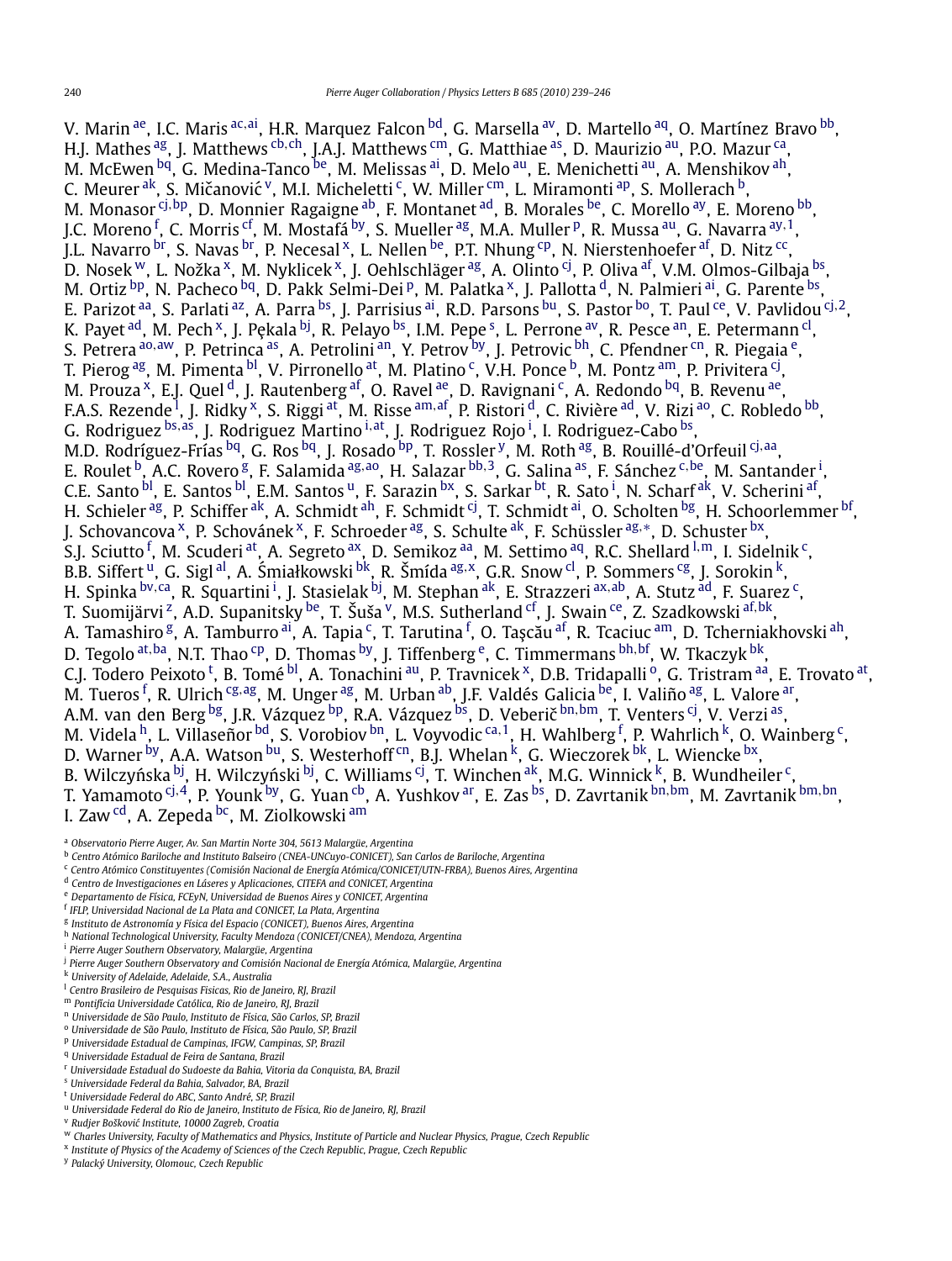- <span id="page-4-0"></span><sup>z</sup> *Institut de Physique Nucléaire d'Orsay (IPNO), Université Paris 11, CNRS-IN2P3, Orsay, France*
- aa *Laboratoire AstroParticule et Cosmologie (APC), Université Paris 7, CNRS-IN2P3, Paris, France*
- ab *Laboratoire de l'Accélérateur Linéaire (LAL), Université Paris 11, CNRS-IN2P3, Orsay, France*
- ac *Laboratoire de Physique Nucléaire et de Hautes Energies (LPNHE), Universités Paris 6 et Paris 7, CNRS-IN2P3, Paris, France*
- ad *Laboratoire de Physique Subatomique et de Cosmologie (LPSC), Université Joseph Fourier, INPG, CNRS-IN2P3, Grenoble, France* ae *SUBATECH, CNRS-IN2P3, Nantes, France*
- af *Bergische Universität Wuppertal, Wuppertal, Germany*
- ag *Karlsruhe Institute of Technology Campus North Institut für Kernphysik, Karlsruhe, Germany*
- ah *Karlsruhe Institute of Technology Campus North Institut für Prozessdatenverarbeitung und Elektronik, Karlsruhe, Germany*
- ai *Karlsruhe Institute of Technology Campus South Institut für Experimentelle Kernphysik (IEKP), Karlsruhe, Germany*
- aj *Max-Planck-Institut für Radioastronomie, Bonn, Germany*
- ak *RWTH Aachen University, III. Physikalisches Institut A, Aachen, Germany*
- al *Universität Hamburg, Hamburg, Germany*
- am *Universität Siegen, Siegen, Germany*
- an *Dipartimento di Fisica dell'Università and INFN, Genova, Italy*
- ao *Università dell'Aquila and INFN, L'Aquila, Italy*
- ap *Università di Milano and Sezione INFN, Milan, Italy*
- aq *Dipartimento di Fisica dell'Università del Salento and Sezione INFN, Lecce, Italy*
- ar *Università di Napoli "Federico II" and Sezione INFN, Napoli, Italy*
- as *Università di Roma II "Tor Vergata" and Sezione INFN, Roma, Italy*
- at *Università di Catania and Sezione INFN, Catania, Italy*
- au *Università di Torino and Sezione INFN, Torino, Italy*
- av *Dipartimento di Ingegneria dell'Innovazione dell'Università del Salento and Sezione INFN, Lecce, Italy*
- aw *Gran Sasso Center for Astroparticle Physics, Italy*
- ax *Istituto di Astrofisica Spaziale e Fisica Cosmica di Palermo (INAF), Palermo, Italy*
- ay *Istituto di Fisica dello Spazio Interplanetario (INAF), Università di Torino and Sezione INFN, Torino, Italy*
- az *INFN, Laboratori Nazionali del Gran Sasso, Assergi (L'Aquila), Italy*
- ba *Università di Palermo and Sezione INFN, Catania, Italy*
- bb *Benemérita Universidad Autónoma de Puebla, Puebla, Mexico*
- bc *Centro de Investigación y de Estudios Avanzados del IPN (CINVESTAV), México, D.F., Mexico*
- bd *Universidad Michoacana de San Nicolas de Hidalgo, Morelia, Michoacan, Mexico*
- be *Universidad Nacional Autonoma de Mexico, Mexico, D.F., Mexico*
- bf *IMAPP, Radboud University, Nijmegen, Netherlands*
- bg *Kernfysisch Versneller Instituut, University of Groningen, Groningen, Netherlands*
- bh *NIKHEF, Amsterdam, Netherlands*
- bi *ASTRON, Dwingeloo, Netherlands*
- bj *Institute of Nuclear Physics PAN, Krakow, Poland*
- bk *University of Łód´z, Łód´z, Poland*
- bl *LIP and Instituto Superior Técnico, Lisboa, Portugal*
- bm *J. Stefan Institute, Ljubljana, Slovenia*
- bn *Laboratory for Astroparticle Physics, University of Nova Gorica, Slovenia*
- bo *Instituto de Física Corpuscular, CSIC-Universitat de València, Valencia, Spain*
- bp *Universidad Complutense de Madrid, Madrid, Spain*
- bq *Universidad de Alcalá, Alcalá de Henares (Madrid), Spain*
- br *Universidad de Granada & C.A.F.P.E., Granada, Spain*
- bs *Universidad de Santiago de Compostela, Spain*
- 
- bt *Rudolf Peierls Centre for Theoretical Physics, University of Oxford, Oxford, United Kingdom*
- bu *School of Physics and Astronomy, University of Leeds, United Kingdom*
- bv *Argonne National Laboratory, Argonne, IL, USA*
- bw *Case Western Reserve University, Cleveland, OH, USA*
- bx *Colorado School of Mines, Golden, CO, USA*
- by *Colorado State University, Fort Collins, CO, USA*
- bz *Colorado State University, Pueblo, CO, USA*
- ca *Fermilab, Batavia, IL, USA*
- cb *Louisiana State University, Baton Rouge, LA, USA*
- cc *Michigan Technological University, Houghton, MI, USA*
- cd *New York University, New York, NY, USA*
- ce *Northeastern University, Boston, MA, USA*
- cf *Ohio State University, Columbus, OH, USA*
- cg *Pennsylvania State University, University Park, PA, USA*
- ch *Southern University, Baton Rouge, LA, USA*
- ci *University of California, Los Angeles, CA, USA*
- cj *University of Chicago, Enrico Fermi Institute, Chicago, IL, USA*
- ck *University of Hawaii, Honolulu, HI, USA*
- cl *University of Nebraska, Lincoln, NE, USA*
- cm *University of New Mexico, Albuquerque, NM, USA*
- 
- cn *University of Wisconsin, Madison, WI, USA*
- co *University of Wisconsin, Milwaukee, WI, USA*
- cp *Institute for Nuclear Science and Technology (INST), Hanoi, Viet Nam*

#### article info abstract

*Article history:* Received 26 November 2009 Accepted 4 February 2010 Available online 10 February 2010 Editor: S. Dodelson

We report a measurement of the flux of cosmic rays with unprecedented precision and statistics using the Pierre Auger Observatory. Based on fluorescence observations in coincidence with at least one surface detector we derive a spectrum for energies above 10<sup>18</sup> eV. We also update the previously published energy spectrum obtained with the surface detector array. The two spectra are combined addressing the systematic uncertainties and, in particular, the influence of the energy resolution on the spectral shape.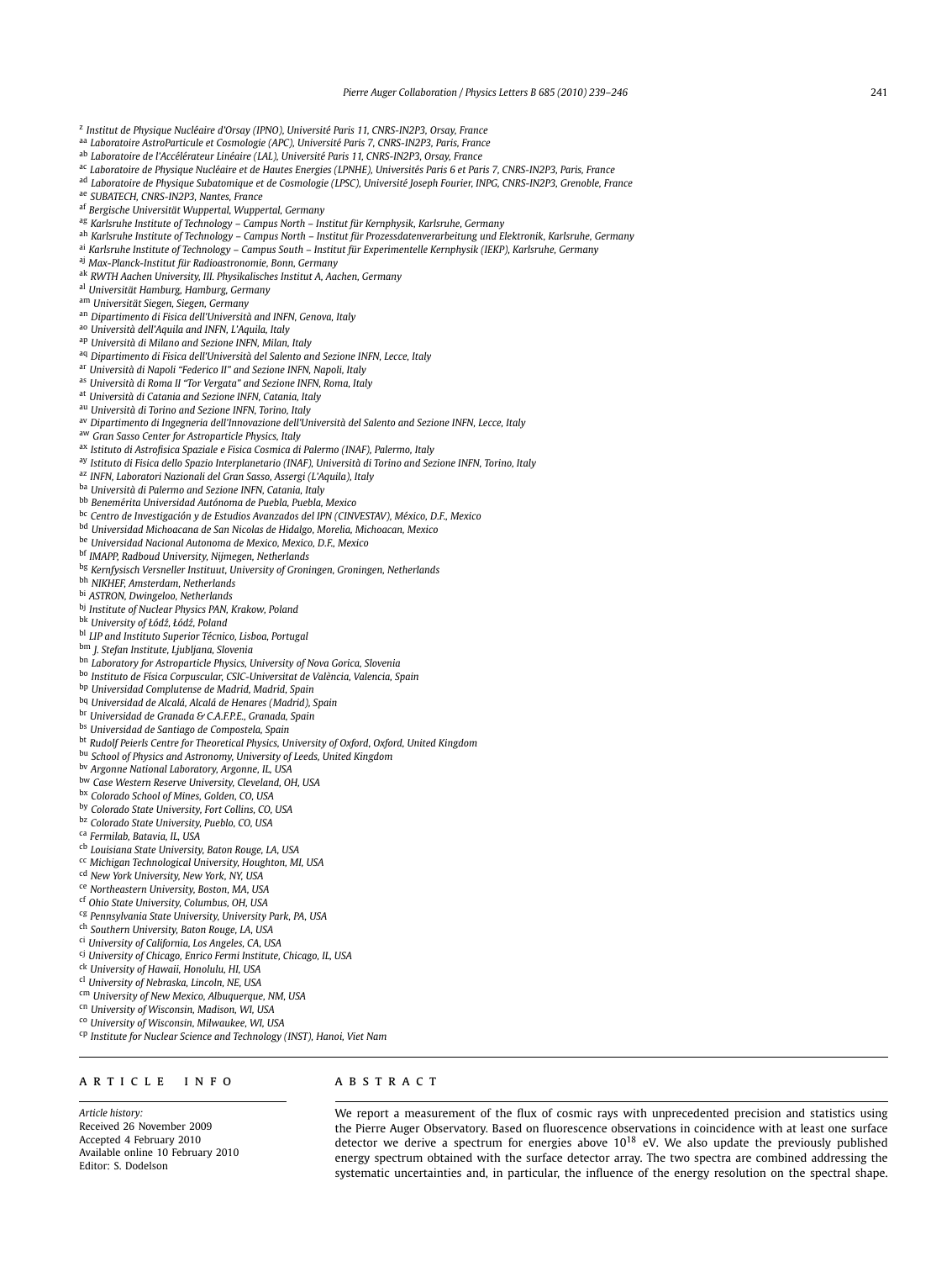<span id="page-5-0"></span>*Keywords:* Pierre Auger Observatory Cosmic rays Energy spectrum

The spectrum can be described by a broken power law  $E^{-\gamma}$  with index  $\gamma = 3.3$  below the ankle which is measured at  $log_{10}(E_{\text{ankle}}/eV) = 18.6$ . Above the ankle the spectrum is described by a power law with index 2.6 followed by a flux suppression, above about  $log_{10}(E/eV) = 19.5$ , detected with high statistical significance.

© 2010 Elsevier B.V. All rights reserved.

#### **1. Introduction**

The flux of ultra-high energy cosmic rays exhibits two important features. At energies above  $4 \times 10^{19}$  eV a suppression of the flux with respect to a power law extrapolation is found [\[1,2\],](#page-9-0) which is compatible with the predicted Greisen–Zatsepin–Kuz'min (GZK) effect [\[3,4\],](#page-9-0) but could also be related to the maximum energy that can be reached at the sources. A break in the power law, called the ankle, is observed at an energy of about  $3 \times 10^{18}$  eV [\[5–8\].](#page-9-0) This break in the energy spectrum has traditionally been attributed to the transition from the galactic component of the cosmic ray flux to a flux dominated by extragalactic sources [\[9,10\].](#page-9-0) In recent years it became clear that a similar feature in the cosmic ray spectrum could also result from the propagation of protons from extragalactic sources, placing the transition from galactic to extragalactic cosmic rays at a much lower energy [\[11,12\].](#page-9-0) In this model the ankle is produced by the modification of the source spectrum of primary protons. This is caused by  $e^{\pm}$  pair production of protons with the photons of the cosmic microwave background, leading to a well-defined prediction of the shape of the flux in the ankle region.

Accurate measurement of the cosmic ray flux in the ankle region is expected to help determine the energy range of the transition between galactic and extragalactic cosmic rays and to constrain model scenarios.

Two complementary techniques are used at the Pierre Auger Observatory to detect extensive air showers initiated by ultra-high energy cosmic rays (UHECR): a *surface detector array* (*SD*) and a *fluorescence detector* (*FD*). The SD of the southern observatory in Argentina consists of an array of 1600 water Cherenkov detectors covering an area of about 3000  $km<sup>2</sup>$  on a triangular grid with 1*.*5 km spacing. Electrons, photons and muons in air showers are sampled at ground level with a on-time of almost 100%. In addition the atmosphere above the surface detector is observed during clear, dark nights by 24 optical telescopes grouped in 4 buildings. These detectors are used to observe the longitudinal development of extensive air showers by detecting the fluorescence light emitted by excited nitrogen molecules and the Cherenkov light induced by the shower particles. Details of the design and status of the Observatory are given elsewhere [\[13–15\].](#page-9-0)

The energy spectrum of ultra-high energy cosmic rays at energies greater than  $2.5 \times 10^{18}$  eV has been derived using data from the surface detector array of the Pierre Auger Observatory [\[2\].](#page-9-0) This measurement provided evidence for the suppression of the flux above  $4 \times 10^{19}$  eV and is updated here. In this work we extend the previous measurements to lower energies by analysing air showers measured with the fluorescence detector that also triggered at least one of the stations of the surface detector array. Despite the limited event statistics due to the fluorescence detector on-time of about 13%, the lower energy threshold and the good energy resolu-

Corresponding author.

<sup>3</sup> On leave of absence at the Instituto Nacional de Astrofisica, Optica y Electronica.

tion of these *hybrid* events allow us to measure the flux of cosmic rays in the region of the ankle.

The energy spectrum of hybrid events is determined from data taken between November 2005 and May 2008, during which the Auger Observatory was still under construction. Using selection criteria that are set out below, the exposure accumulated during this period was computed and the flux of cosmic rays above  $10^{18}$  eV determined. The spectrum obtained with the surface detector array, updated using data until the end of December 2008, is combined with the hybrid one to obtain a spectrum measurement over a wide energy range with the highest statistics available.

#### **2. Hybrid energy spectrum**

The hybrid approach to shower observation is based on the shower detection with the FD in coincidence with at least one SD station. The latter condition, though insufficient to establish an independent SD trigger [\[2,16\],](#page-9-0) enables the shower geometry and consequently the energy of the primary particle to be determined accurately. The reconstruction accuracy of hybrid events is much better than what can be achieved using SD or FD data independently [\[17\].](#page-9-0) For example, the energy resolution of these hybrid measurements is better than 6% above 10<sup>18</sup> eV compared with about 15% for the surface detector data.

Event reconstruction proceeds in two steps. First the shower geometry is found by combining information from the shower image and timing measured with the FD with the trigger time of the surface detector station that has the largest signal [\[18\].](#page-9-0) In the second step the profile of energy deposition of the shower is reconstructed [\[19\]](#page-9-0) and shower parameters such as depth of shower maximum and primary particle energy are calculated together with their uncertainties.

#### *2.1. Event selection and reconstruction*

To ensure good energy reconstruction only events that satisfy the following quality criteria are accepted:

- Showers must have a reconstructed zenith angle smaller than  $60^\circ$ .
- In the plane perpendicular to the shower axis, the reconstructed shower core must be within 1500 m of the station used for the geometrical reconstruction.
- The contribution of Cherenkov light to the overall signal of the FD must be less than 50%.
- The Gaisser–Hillas fit [\[19,20\]](#page-9-0) of the reconstructed longitudinal profile must be successful with  $\chi^2$ /ndof < 2.5.
- The maximum of the shower development,  $X_{\text{max}}$ , must be observed in the field of view of the telescopes.
- The uncertainty in the reconstructed energy, which includes light flux and geometrical uncertainties, must be  $\sigma(E)/E$  < 20%.
- Only periods during which no clouds were detected above the Observatory are used.

To avoid a possible bias in event selection due to the differences between shower profiles initiated by primaries of different

*E-mail address:* [fabian.schuessler@ik.fzk.de](mailto:fabian.schuessler@ik.fzk.de) (F. Schüssler).

<sup>&</sup>lt;sup>1</sup> Deceased.<br><sup>2</sup> At Caltech

At Caltech, Pasadena, USA.

<sup>4</sup> At Konan University, Kobe, Japan.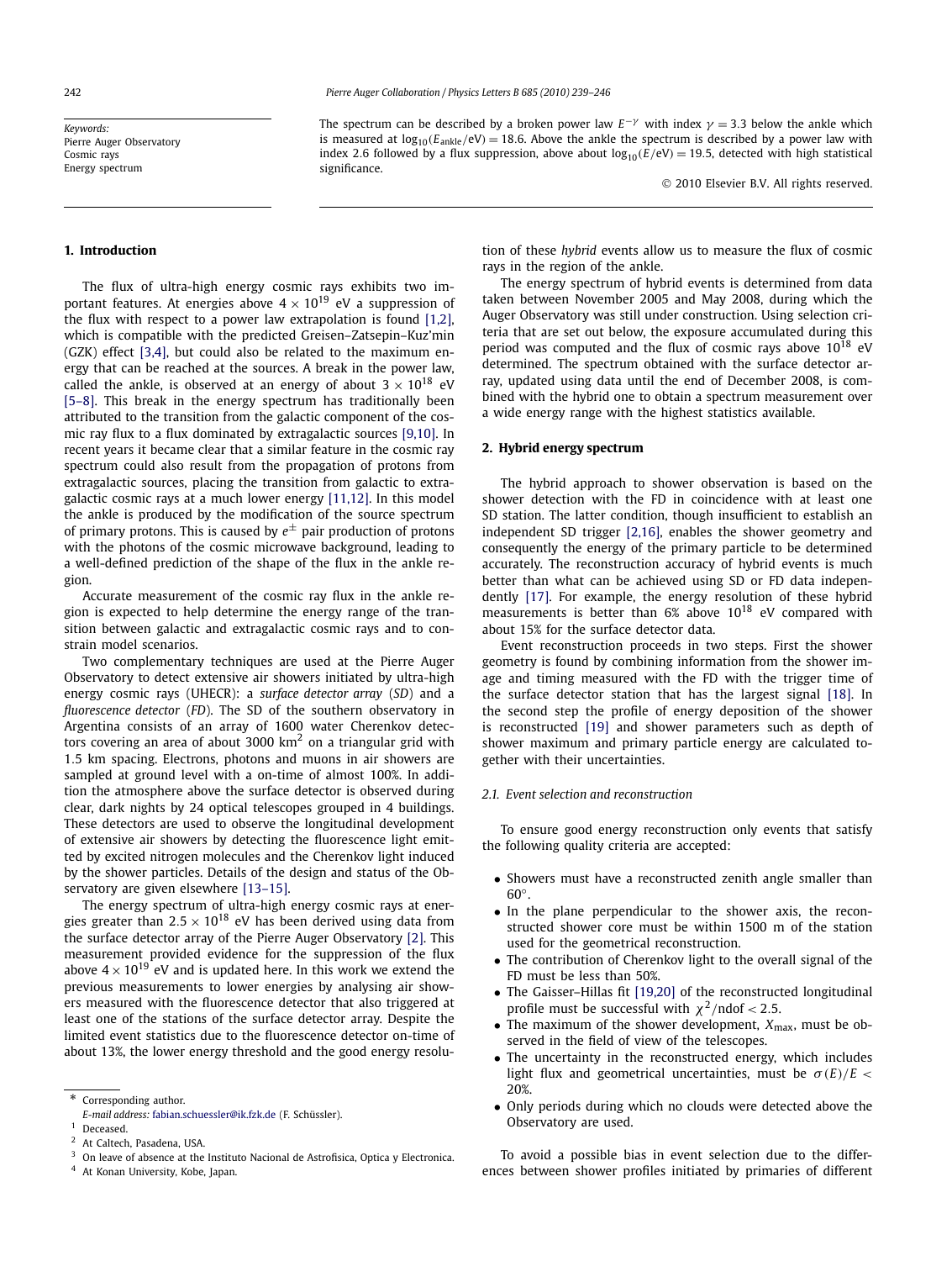mass, only showers with geometries that would allow the observation of all primaries in the range from proton to iron are retained in the data sample. The corresponding fiducial volume in showertelescope distance and zenith angle range is defined as a function of the reconstructed energy and has been verified with data [\[21\].](#page-9-0) About 1700 events fulfill the selection criteria for quality and for fiducial volume.

A detailed simulation of the detector response has shown that every FD trigger above  $E = 10^{18}$  eV passing all the described selection criteria is accompanied by a SD trigger of at least one station, independent of the mass and direction of the incoming primary particle [\[22\].](#page-9-0)

#### *2.2. Exposure calculation*

During the time period discussed here the southern Auger Observatory was in its construction phase with the number of available SD stations increasing from around 630 to a nearly fully completed instrument with 1600 detectors. Over the same period the FD was enlarged from 12 to 24 telescopes. In addition to these large scale changes, smaller but important changes occur on much shorter timescales due, for example, to hardware failures. The datataking of the fluorescence detector is furthermore influenced by weather effects such as storms or rainfall. These and other factors that affect the efficiency of the data-taking must be taken into account in the determination of the aperture.

The total exposure is the integral over the instantaneous aperture and can be written as

$$
\mathcal{E}(E) = \int\int\int\int\limits_{\Omega} \mathcal{E}(E, t, \theta, \phi, x, y) \cos \theta \, dS \, d\Omega \, dt, \tag{1}
$$

where  $d\Omega = \sin \theta \, d\theta \, d\phi$  and  $\Omega$  are respectively the differential and total solid angles,  $\theta$  and  $\phi$  are the zenith and azimuth angles and  $dS = dx \times dy$  is the horizontal surface element. The final selection efficiency *ε* includes the efficiencies of the various steps of the analysis, namely the trigger, reconstruction and selection efficiencies and also the evolution of the detector during the time period *T* . It has been derived from Monte Carlo simulations that scan an area *S*gen large enough to enclose the full detector array.

The changing configuration of the SD array is taken into account for the determination of the hybrid on-time. In addition, within time intervals of 10 min, the status of all detector components of the Pierre Auger Observatory down to the level of single PMTs of the fluorescence detector is determined. Moreover all known inefficiencies such as DAQ read-out deadtimes are considered.

The longitudinal profile of the deposition of energy simulated with the QGSJet-II [\[23,24\]](#page-9-0) and Sibyll 2.1 [\[25,26\]](#page-9-0) hadronic interaction models and the CONEX [\[27\]](#page-9-0) air shower simulation program are the basis for an extensive set of Monte Carlo simulations. The exact data taking conditions are reproduced by means of a detailed detector simulation within the Auger analysis framework [\[28\].](#page-9-0) All atmospheric measurements, e.g. scattering and absorption lengths, as well as monitoring information such as the noise caused by night sky background light and PMT trigger thresholds are taken into account.

The reconstruction of the simulated showers is then performed in exactly the same way as for the data and good agreement between data and Monte Carlo simulations is obtained. As an example, we show in Fig. 1 the distribution of events observed with the fluorescence detector as a function of the distance of the shower core from the telescopes.

Fig. 2 shows the hybrid exposure of events fulfilling all of the quality and fiducial volume cuts that have been applied, for proton and iron primaries. As can be seen, the cuts adopted lead to



Fig. 1. Distribution of events observed with the fluorescence detector as a function of the distance of the shower core from the telescopes for data and Monte Carlo simulation.



**Fig. 2.** The hybrid exposure for different primary particles together with the difference to the mixed composition used for the flux measurement.

only a small dependence of the exposure on the mass composition which can be assumed to be dominated by hadrons [\[29,30\].](#page-9-0) The systematic uncertainty arising from our lack of knowledge of the mass composition is about 8% at  $10^{18}$  eV and decreases to less than  $1\%$  above  $10^{19}$  eV. We assume a mixed composition of 50% proton and 50% iron nuclei for the flux determination and include the remaining composition dependence in the systematic uncertainty. The dependence of the exposure on the assumed model of hadronic interactions was found to be less than 2% over all the energy range.

The full MC simulation chain has been cross-checked with air shower observations and the analysis of laser shots that are fired from the Central Laser Facility [\[31\]](#page-9-0) and detected with the fluorescence detector. Following this analysis the exposure has been reduced by 8% to account for lost events and an upper limit to the remaining systematic uncertainty of 5% was derived [\[32\].](#page-9-0) By combination with the uncertainty related to mass composition the total systematic uncertainty of the hybrid exposure is estimated as 10% (6%) at  $10^{18}$  eV ( $> 10^{19}$  eV).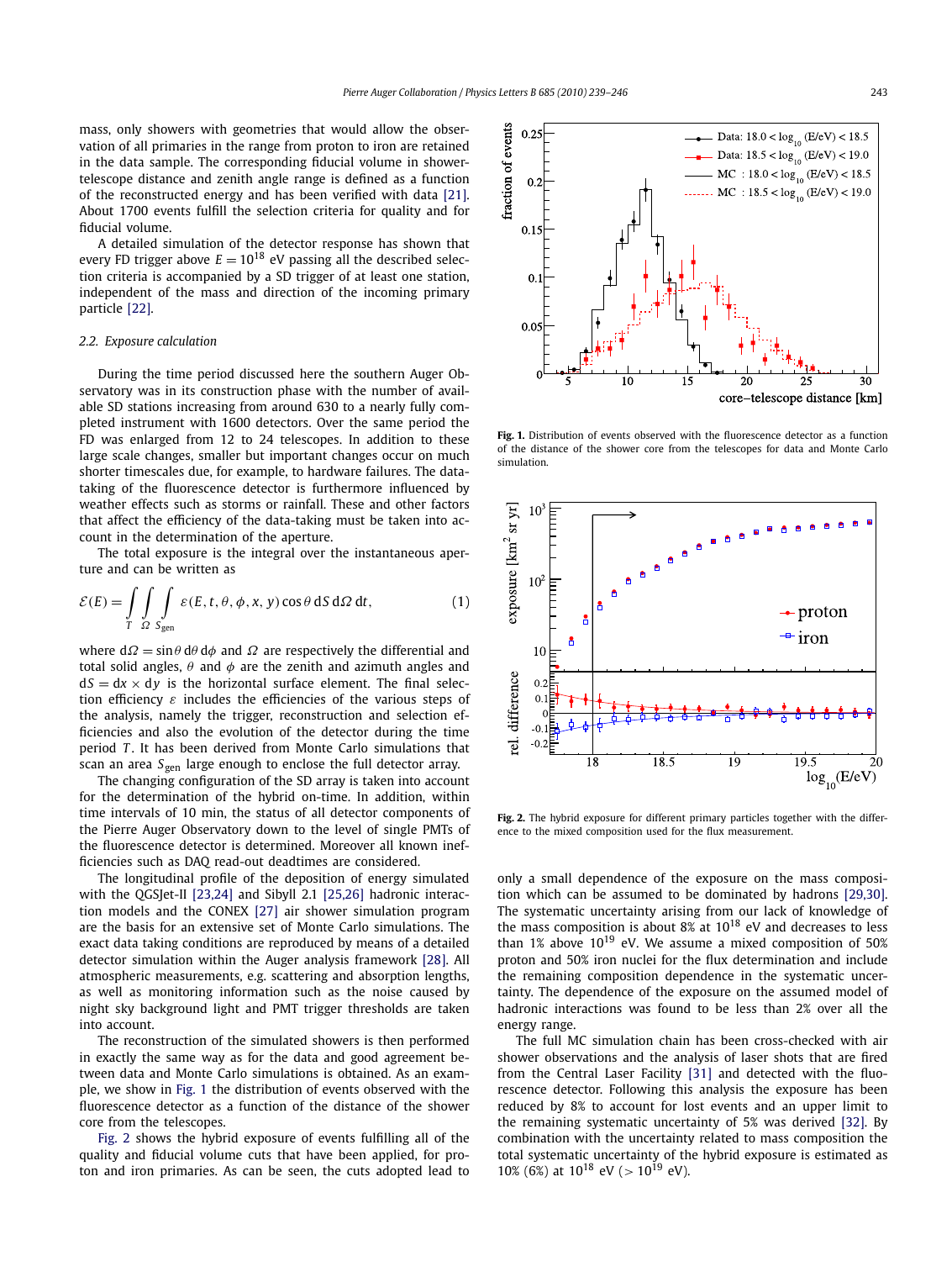#### *2.3. Energy spectrum from hybrid data*

The flux of cosmic rays *J* as a function of energy is given by

$$
J(E) = \frac{d^4 N_{\text{inc}}}{dE \, dA \, d\Omega \, dt} \approx \frac{\Delta N_{\text{sel}}(E)}{\Delta E} \frac{1}{\mathcal{E}(E)},
$$
(2)

where  $N_{inc}$  is the number of cosmic rays with energy  $E$  incident on a surface element d*A*, within a solid angle d*Ω* and time d*t*.  $\Delta N_{\text{sel}}(E)$  is the number of detected events passing the quality cuts in the energy bin centered around *E* and having width  $\Delta E$ .  $\mathcal{E}(E)$  is the energy-dependent exposure defined above.

The measured flux as function of energy is shown in Fig. 3. A break in the power law of the derived energy spectrum is clearly visible. The position of this feature, known as the ankle, has been determined by fitting two power laws  $J = kE^{-\gamma}$  with a free break between them in the energy interval from  $10^{18}$  eV to 1019*.*<sup>5</sup> eV. The upper end of this interval was defined by the flux suppression observed in the spectrum derived using sur-face detector data [\[2\].](#page-9-0) The ankle is found at  $log_{10}(E_{\text{ankle}}/eV)$  =  $18.65 \pm 0.09(stat)^{+0.10}_{-0.11}$ (sys) and the two power law indices have been determined as  $\gamma_1 = 3.28 \pm 0.07$ (stat)<sup>+0.11</sup><sub>-0.10</sub>(sys) and  $\gamma_2 =$  $2.65 \pm 0.14$ (stat)<sup> $+0.16$ </sup>(sys) ( $\chi^2$ /ndof = 10.2/11), where the system-<br>atic uncertainty is due to the residual effect of the unknown mass composition.

The energy estimation of fluorescence measurements relies on the knowledge of the fluorescence yield. Here we adopt the same absolute calibration [\[33\]](#page-9-0) and the wavelength and pressure dependence [\[34\]](#page-9-0) as in Ref. [\[2\].](#page-9-0) This is currently one of the dominant sources of systematic uncertainty (14%). The fraction of the energy of the primary particle that is carried by muons and neutrinos and does not contribute to the fluorescence signal has been calculated based on air shower simulations and goes from about 14% at  $10^{18}$  eV to about 10% at  $10^{19}$  eV [\[35\].](#page-9-0) The systematic uncertainty depending on the choice of models and mass composition is about 8% [\[36\].](#page-9-0) Further systematic uncertainties in the absolute energy scale are related to the absolute detector calibration (9.5%) and its wavelength dependence (3%) [\[37\].](#page-9-0) Uncertainties of the lateral width of the shower image and other reconstruction uncertainties amount to about 10% systematic uncertainty in the energy determination. Atmospheric conditions play a crucial role for air shower observations with fluorescence detectors. An extensive program of atmospheric monitoring is conducted at the Pierre Auger Observatory allowing the determination of the relevant parameters and the associated uncertainties [\[31,38–40\].](#page-9-0) The total systematic uncertainty in the energy determination is estimated as 22% [\[41\].](#page-9-0) Indirect methods of determining the energy scale, which do not involve the fluorescence detector calibration, seem to indicate an energy normalisation that is higher than the one used here by an amount comparable to the uncertainty given above [\[42\].](#page-9-0)

#### **3. Update of surface detector spectrum**

Here we update the published energy spectrum based on surface detector data [\[2\]](#page-9-0) using data until the end of December 2008. The exposure is now 12790  $km^2$  sr yr. The event selection requires that the detector station with the highest signal be surrounded by operational stations and that the reconstructed zenith angle be smaller than 60° [\[16\].](#page-9-0) More than 35 000 events fulfill these criteria.

The energy estimator of the surface detector is corrected for shower attenuation effects using a constant-intensity method. The calibration of this energy estimator with fluorescence measurements has been updated using the increased data set of highquality hybrid events [\[41\].](#page-9-0)



**Fig. 3.** The energy spectrum of ultra-high energy cosmic rays determined from hybrid measurements of the Pierre Auger Observatory. The number of events is given for each of the energy bins next to the corresponding data point. Only statistical uncertainties are shown. The upper limits correspond to the 68% CL. A fit with a broken power law is used to determine the position of the ankle.



**Fig. 4.** Energy spectrum, corrected for energy resolution, derived from surface detector data calibrated with fluorescence measurements. The number of events is given for each of the energy bins next to the corresponding data point. Only statistical uncertainties are shown. The upper limits correspond to 68% CL.

Because of the energy resolution of the surface detector data (about 20% at the lowest energies, improving to about 10% at the highest energies), bin-to-bin migrations influence the reconstruction of the flux and spectral shape. To correct for these effects, a forward-folding approach is applied. MC simulations are used to determine the energy resolution of the surface detector and a bin-to-bin migration matrix is derived. The matrix is then used to find a flux parameterisation that matches the measured data after forward-folding. The ratio of this parameterisation to the folded flux gives a correction factor that is applied to the data. The correction to the flux is mildly energy dependent and is less than 20% over the full energy range. Details will be discussed in a forthcoming publication.

The energy spectrum, after correction for the energy resolution, is shown in Fig. 4 together with the event numbers of the un-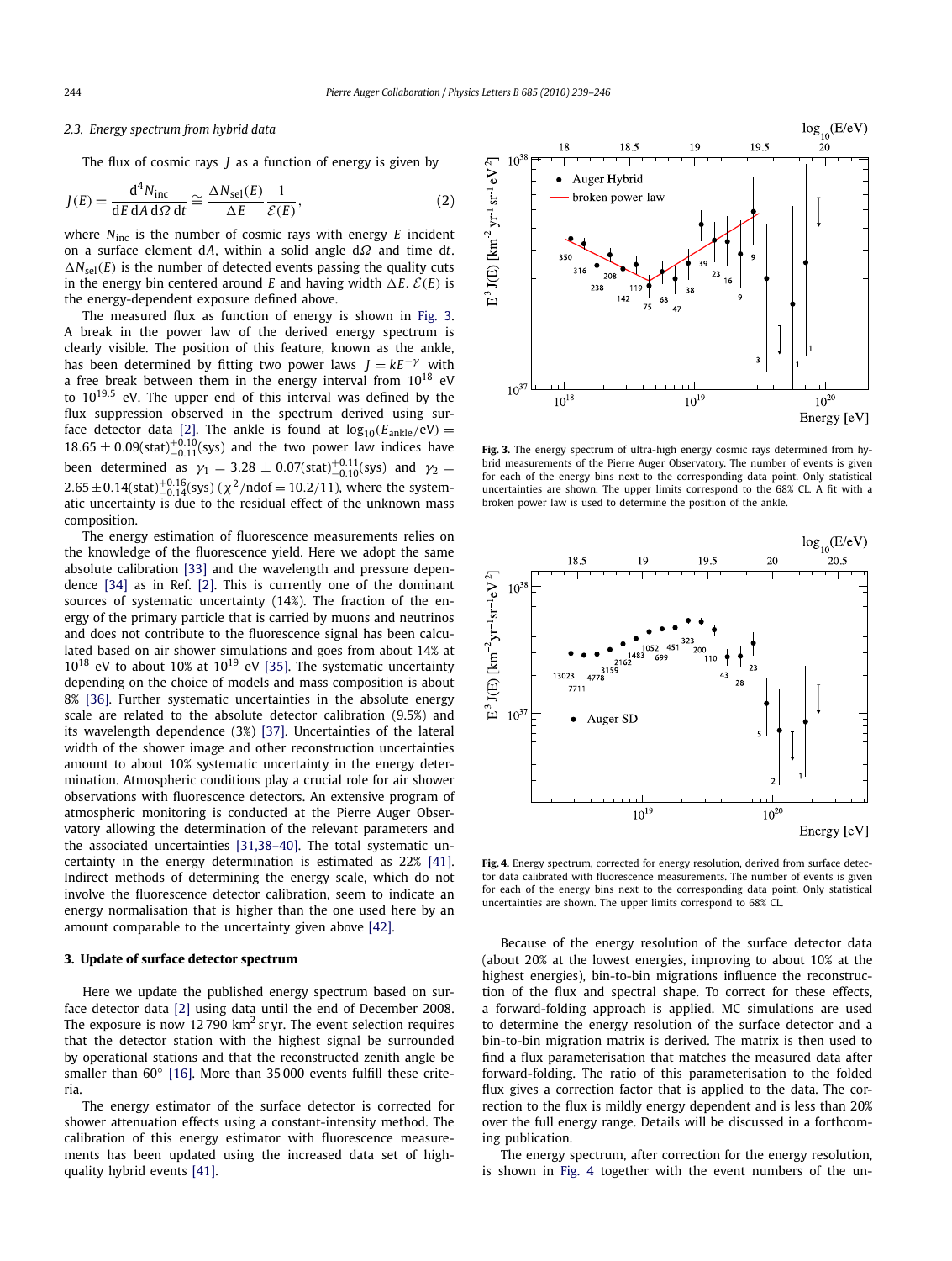

**Fig. 5.** The combined energy spectrum is fitted with two functions (see text) and compared to data from the HiRes instrument [\[43\].](#page-9-0) The systematic uncertainty of the flux scaled by  $E^3$  due to the uncertainty of the energy scale of 22% is indicated by arrows. A table with the Auger flux values can be found at [\[44\].](#page-9-0)

derlying raw distribution. Combining the systematic uncertainties of the exposure (3%) and of the forward folding assumptions (5%), the systematic uncertainty of the derived flux is 6%.

#### **4. The combined Auger spectrum**

The energy spectrum derived from hybrid data is combined with the one obtained from surface detector data using a maximum likelihood method. Since the surface detector energy estimator is calibrated with hybrid events, the two spectra have the same systematic uncertainty in the energy scale. On the other hand, the normalisation uncertainties are independent. They are taken as 6% for the SD and 10% (6%) for the hybrid flux at  $10^{18}$  eV (*>* 1019 eV). These normalisation uncertainties are used as additional constraints in the combination. This combination procedure is used to derive the scale parameters, *k*, for the fluxes that are to be applied to the individual spectra. These are  $k_{SD} = 1.01$  and  $k_{FD} = 0.99$  for the surface detector data and hybrid data respectively, showing that agreement between the measurements is at the 1% level.

The combined energy spectrum scaled with  $E<sup>3</sup>$  is shown in Fig. 5 in comparison with the spectrum obtained with stereo measurements of the HiRes instrument [\[43\].](#page-9-0) An energy shift within the current systematic uncertainties of the energy scale applied to one or both experiments could account for most of the difference between the spectra. The ankle feature seems to be somewhat more sharply defined in the Auger data. This is possibly due to a systematic energy offset between the experiments. However, for a complete comparison, care must also be taken to account for energy resolution and possible changes in aperture with energy.

The characteristic features of the combined spectrum are quantified in two ways. For the first method, shown as a dotted red line in Fig. 5, we have used three power laws with free breaks between them. A continuation of the power law above the ankle to highest energies can be rejected with more than 20*σ* . For the second characterisation we have adopted two power laws in the ankle region and a smoothly changing function at higher energies which is given by

$$
J(E; E > E_{ankle}) \propto \frac{E^{-\gamma_2}}{1 + \exp(\frac{\log_{10} E - \log_{10} E_{1/2}}{\log_{10} W_c})},
$$
(3)

#### **Table 1**

Fitted parameters and their statistical uncertainties characterising the combined energy spectrum.

| Parameter                        | Power laws       | Power laws $+$<br>smooth function |
|----------------------------------|------------------|-----------------------------------|
| $\gamma_1(E < E_{\text{ankle}})$ | $3.26 + 0.04$    | $3.26 + 0.04$                     |
| $log_{10}(E_{\text{ankle}}/eV)$  | $18.61 + 0.01$   | $18.60 + 0.01$                    |
| $\gamma_2(E > E_{\text{ankle}})$ | $2.59 + 0.02$    | $2.55 + 0.04$                     |
| $log_{10}(E_{break}/eV)$         | $19.46 \pm 0.03$ |                                   |
| $\gamma_3(E > E_{\text{break}})$ | $4.3 + 0.2$      |                                   |
| $log_{10}(E_{1/2}/eV)$           |                  | $19.61 + 0.03$                    |
| $log_{10}(W_c/eV)$               |                  | $0.16 + 0.03$                     |
| $x^2$ /ndof                      | 38.5/16          | 29.1/16                           |

where  $E_{1/2}$  is the energy at which the flux has fallen to one half of the value of the power-law extrapolation and  $W_c$  parametrizes the width of the transition region. It is shown as a black solid line in Fig. 5. The derived parameters (quoting only statistical uncertainties) are given in Table 1.

At high energies the combined spectrum is statistically dominated by the surface detector data. The agreement between the index of the power law above the ankle, *γ*2, measured with the combined spectrum  $(2.59 \pm 0.02)$  and with hybrid data  $(2.65 \pm 0.14)$ , also demonstrates the good agreement between the two measurements.

#### **5. Summary**

We have measured the cosmic ray flux with the Pierre Auger Observatory by applying two different techniques. The fluxes obtained with hybrid events and from the surface detector array are in good agreement in the overlapping energy range. A combined spectrum has been derived with high statistics covering the energy range from  $10^{18}$  eV to above  $10^{20}$  eV. The dominant systematic uncertainty of the spectrum stems from that of the overall energy scale, which is estimated to be 22%.

The position of the ankle at  $log_{10}(E_{\text{ankle}}/eV) = 18.61 \pm 0.01$  has been determined by fitting the flux with a broken power law *E*−*<sup>γ</sup>* . An index of  $\gamma = 3.26 \pm 0.04$  is found below the ankle. Above the ankle the spectrum follows a power law with index  $2.55 \pm 0.04$ . In comparison to the power law extrapolation, the spectrum is suppressed by a factor two at  $log_{10}(E_{1/2}/eV) = 19.61 \pm 0.03$ . The significance of the suppression is larger than  $20\sigma$ . The suppression is similar to what is expected from the GZK effect for protons or nuclei as heavy as iron, but could in part also be related to a change of the shape of the average injection spectrum at the sources.

#### **Acknowledgements**

The successful installation and commissioning of the Pierre Auger Observatory would not have been possible without the strong commitment and effort from the technical and administrative staff in Malargüe.

We are very grateful to the following agencies and organizations for financial support: Comisión Nacional de Energía Atómica, Fundación Antorchas, Gobierno De La Provincia de Mendoza, Municipalidad de Malargüe, NDM Holdings and Valle Las Leñas, in gratitude for their continuing cooperation over land access, Argentina; the Australian Research Council; Conselho Nacional de Desenvolvimento Científico e Tecnológico (CNPq), Financiadora de Estudos e Projetos (FINEP), Fundação de Amparo à Pesquisa do Estado de Rio de Janeiro (FAPERJ), Fundação de Amparo à Pesquisa do Estado de São Paulo (FAPESP), Ministério de Ciência e Tecnologia (MCT), Brazil; AVCR AV0Z10100502 and AV0Z10100522, GAAV KJB300100801 and KJB100100904, MSMT-CR LA08016, LC527,